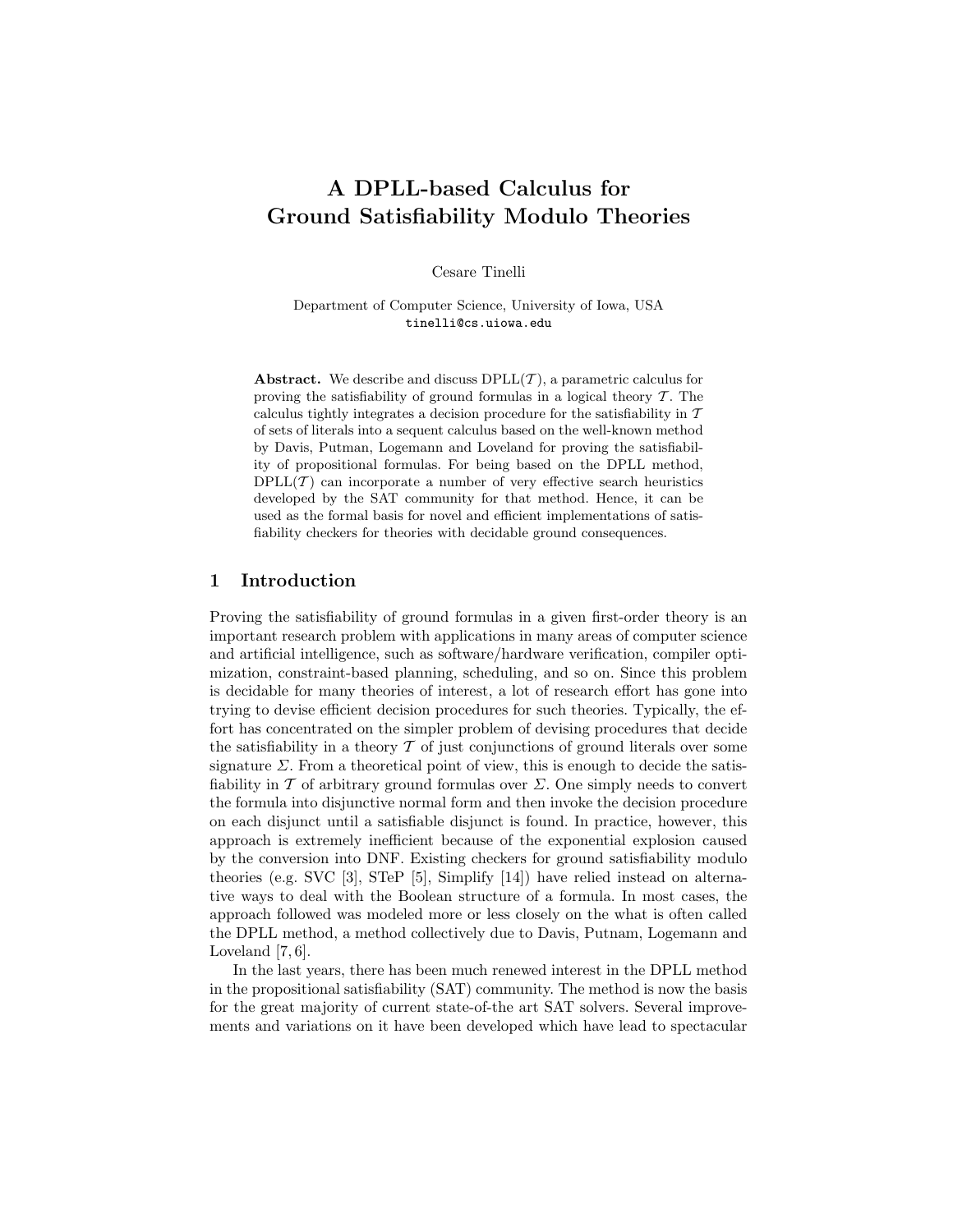#### 2 Cesare Tinelli

increases in the performance of SAT solvers. Such successes have pushed several researchers interested in satisfiability modulo theories to find ways to harness the power of modern DPLL-based solvers by coupling them with decision procedures. Possibly the first work along these lines is that described in [1]. Very recent, independent research on the same idea is reported in [2, 4, 8]. Very briefly, the idea common to all these works is the following: given a set of ground clauses to be checked for satisfiability in some theory  $\mathcal T$ , use an off-the-shelf solver to obtain a propositional model of the set; then pass the model (as a set of literals) to a decision procedure for  $\mathcal T$  and check its consistency with  $\mathcal T$  before succeeding. Oversimplifying a bit, the major difference among these works is the degree of "laziness" with which the decision procedure is invoked. Some invoke the procedure after a complete propositional model has been found, others invoke it incrementally, as the model is being built, in order to minimize backtracking on wrong choices.

The approaches in [1, 2, 4, 8] are all described procedurally. In this paper, we propose instead a general declarative framework, given as a sequent calculus, for extending the DPLL method with decision procedures. While the calculus is general enough that it can model (with minor changes) each of the approaches above, it also allows a much tighter integration of decision procedures into the DPLL method. This sort of integration is analogous to that achieved in constraint logic programming (CLP) [11] between SLD-resolution and constraint solving. As in CLP, in our calculus the decision procedure for the given theory can be used to drive the search toward a solution, as opposed to validate a (partial) solution after it has been found. In principle, this leads to a more efficient search than with the other approaches, while still benefitting from the various optimizations developed for the DPLL method.

We say "in principle" for two reasons. The first is of course that there always a risk that the speed-up obtained by a more focused search is actually offset by the cost of frequently calling the decision procedure. Only experimental work and fine tuning can make sure that that is not the case. The second reason is that, contrary to what seems to be a common belief, the optimization strategies used in DPLL-based SAT solvers do not immediately lift to satisfiability modulo theories.<sup>1</sup> Our current research is aimed at establishing which heuristics do lift and how, and how effective they are in practice. For that we find it more useful to work with a declarative description of the DPLL method which separates control and optimization issues (including the calls to the decision procedure) from the essence of the method. The control aspects of the DPLL method and of modern DPLL-based systems can be conveniently modeled as search strategies for our calculus, instead of being more of less hidden in the details of the various implementations. This paper provides an initianl, incomplete account of our theoretical work in this direction.

To simplify the exposition, we start in Section 2 with a description of the basic DPLL method in terms of a simple sequent calculus. Given the simplicity

 $1$  This is a concern not only for our approach but also for the ones mentioned above, even more so given that they use existing SAT solvers more or less as they are.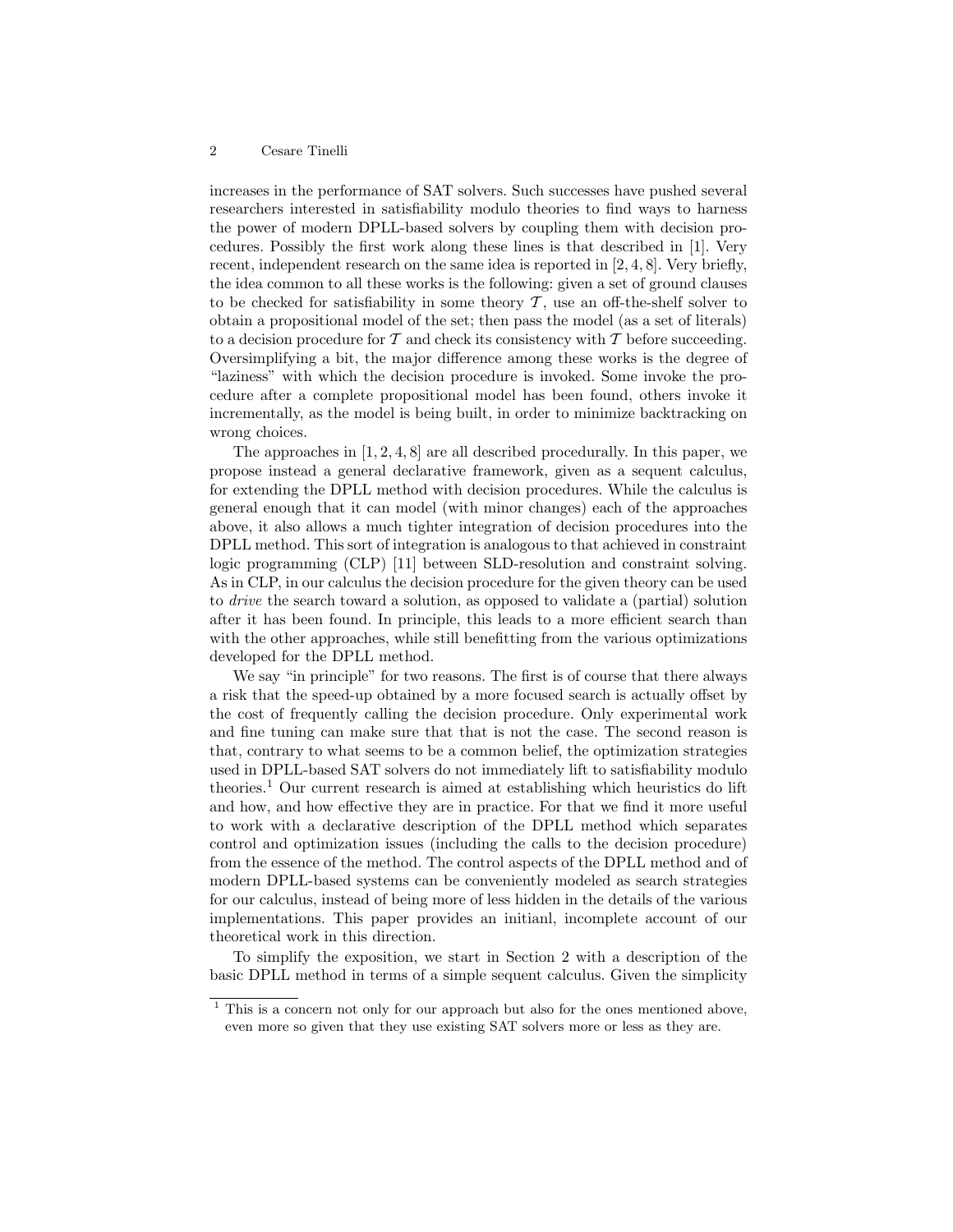of the original method, this results in a clean calculus that is easy to reason about and extend. Then, in Section 3 we show how to extend the calculus with decision procedures to obtain a sound, complete and terminating calculus for deciding the satisfiability of ground formulas in certain logical theories. Finally, in Section 4 we discuss the lifting to the extended calculus of some of the general optimization strategies developed for the DPLL method. For space constraints, we must omit the proofs of the results given here. All proofs, together with a more detailed discussion of the issues and the results presented in this paper and some initial experimental results, can be found in [15].

### 1.1 Formal Preliminaries

We assume that the reader is familiar with basic theorem proving concepts and terminology. Some specific notions and notation we use are defined below.

We will consider propositional logic as a special case of first-order logic, one in which all atomic formulas consist of predicates of zero arity. We call an atomic formula—whether propositional or first-order—an atom. A (ground) literal is an atom or a negated atom (with no variables). We denote the complement of a literal l by  $\overline{l}$ . A ground clause (henceforth, a clause, as we consider only ground clauses here) is a disjunction of zero or more ground literals. We denote by  $\ell \vee C$ a clause D such that l is a literal of D and C is the (possibly empty) clause obtained by removing one occurrence of l from D. If  $\Phi$  is a clause set,  $Ats(\Phi)$  is the set of all atoms occurring in the clauses of  $\Phi$ .

A sentence is a closed first-order formula. Let  $\Phi$  be a set of sentences. A first-order structure A satisfies  $\Phi$  or is a model of  $\Phi$  if every sentence of  $\Phi$  is true in A; otherwise, A falsifies  $\Phi$ . The set  $\Phi$  is *satisfiable* if it has a model, and is unsatisfiable otherwise. A theory is a satisfiable set of sentences. The set  $\Phi$  is *(un)satisfiable in a theory T* if there is a (no) model of T that satisfies  $\Phi$ ; equivalently, if  $\mathcal{T} \cup \Phi$  is (un)satisfiable. If  $\psi$  is a sentence,  $\Phi$  entails  $\psi$  in  $\mathcal{T}$ , written  $\Phi \models_{\mathcal{T}} \psi$ , if every model of  $\mathcal{T}$  that satisfies  $\Phi$  satisfies  $\psi$  as well.

# 2 A Sequent Calculus for the DPLL Method

The DPLL method can be used to decide the satisfiability of propositional formulas in conjunctive normal form, or, more precisely but equivalently, the satisfiability of finite sets of propositional clauses. The three essential operations of the DPLL method are unit resolution with backward subsumption, unit subsumption, and recursive reduction to smaller problems. The method can be roughly described as follows.<sup>2</sup>

Given an input clause set  $\Phi$ , apply unit propagation (aka Boolean constraint propagation) to it, that is, close  $\Phi$  under unit resolution with backward subsumption, and eliminate in the process (a) all non-unit clauses subsumed by a unit clause in the set and (b) all unit clauses whose (only) atom occurs only once in

 $2$  See the original papers [7, 6], among others, for a more complete description.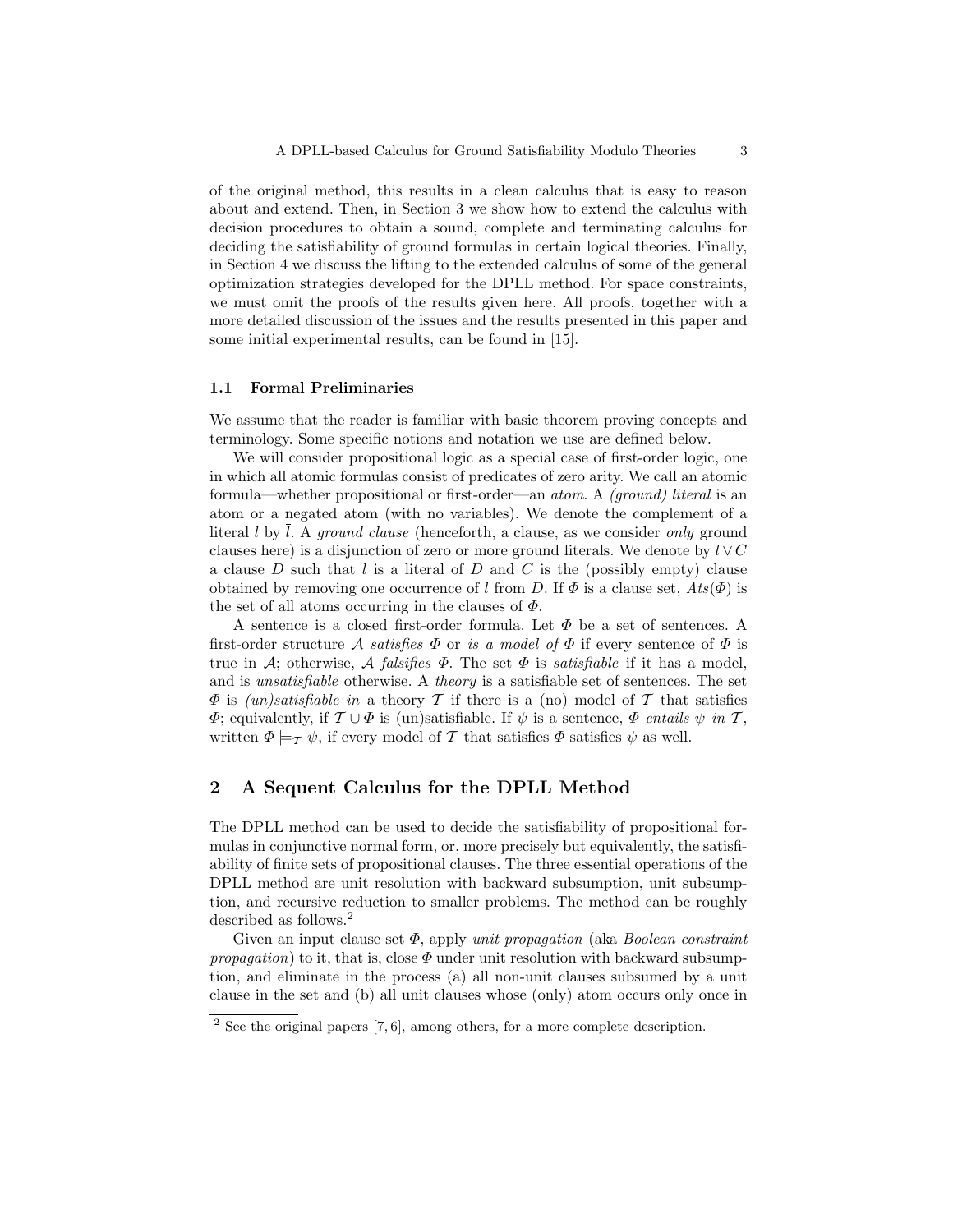| (subsume) $\frac{\Lambda \vdash \Phi, \ l \lor C}{\Lambda \vdash \Phi}$ if $l \in \Lambda$                                                                                                                           |  | (resolve) $\frac{A \vdash \Phi, l \lor C}{A \vdash \Phi, C}$ if $\overline{l} \in A$ |
|----------------------------------------------------------------------------------------------------------------------------------------------------------------------------------------------------------------------|--|--------------------------------------------------------------------------------------|
| (assert) $\frac{\Lambda \vdash \Phi, l}{\Lambda, l \vdash \Phi, l}$ if $l \notin \Lambda$ and $\overline{l} \notin \Lambda$ (empty) $\frac{\Lambda \vdash \Phi, \Box}{\Lambda \vdash \Box}$ if $\Phi \neq \emptyset$ |  |                                                                                      |
| (split) $\frac{\Lambda + \Phi}{\Lambda, p + \Phi - \Lambda, \neg p + \Phi}$ if $p \in Ats(\Phi)$ , $p \notin \Lambda$ and $\neg p \notin \Lambda$                                                                    |  |                                                                                      |

Fig. 1. The rules of the DPLL calculus

the set. If the closure  $\Phi^*$  of  $\Phi$  contains the empty clause, then fail. If  $\Phi^*$  is the empty set, then succeed. Otherwise, choose an arbitrary literal  $l$  from  $\Phi^*$  and check recursively, and separately, the satisfiability of  $\Phi^* \cup \{l\}$  and of  $\Phi^* \cup \{l\}$ , succeeding if and only if one of the two subsets is satisfiable.

The essence of this method can be captured by a sequent calculus, whose rules are described in Figure 1. The calculus manipulates sequents of the form  $\Lambda \vdash \Phi$ , where  $\Lambda$ , the *context* of the sequent, is a finite multiset of ground literals and  $\Phi$  is a finite multiset of ground clauses.<sup>3</sup> The intended use of the calculus is to derive a sequent of the form  $\Lambda \vdash \emptyset$  from an initial sequent  $\emptyset \vdash \Phi_0$ , where  $\Phi_0$  is a clause set to be checked for satisfiability. If that is possible, then  $\Phi_0$  is satisfiable; otherwise,  $\Phi_0$  is unsatisfiable. Informally, the purpose of the context  $\Lambda$  is to store incrementally a set of asserted literals, i.e., a set of literals in  $\Phi_0$ that must or can be true for  $\Phi_0$  to be satisfiable. When  $\Lambda \vdash \emptyset$  is derivable from  $\emptyset \vdash \Phi_0$ , the context A is indeed a witness of  $\Phi_0$ 's satisfiability as it describes a (Herbrand) model of  $\Phi_0$ : one that satisfies an atom p in  $\Phi_0$  iff p occurs positively in  $\Lambda$ .

The context is grown by the **assert** and the **split** rules. The **assert** rule models the fact that every literal occurring as a unit clause in the the current clause set must be satisfied for the whole clause set to be satisfied. The split rule corresponds to the decomposition in smaller subproblems of the DPLL method. This rule is the only don't-know non-deterministic rule of the calculus. Its intended use is to guess the truth value of an *undetermined* atom  $p$  in the clause set of the current sequent  $\Lambda \vdash \Phi$ , where by undetermined we mean not already asserted either positively or negatively in the context  $\Lambda$ . The guess allows the continuation of the derivation with either the sequent  $\Lambda$ ,  $p \vdash \Phi$  or with the sequent  $\Lambda$ ,  $\neg p \vdash \Phi$ . The other two main operations of the DPLL method, unit resolution with backward subsumption and unit subsumption, are modeled respectively by the resolve and the subsume rule. The resolve rule removes from a clause all literals whose complement has been asserted (which corresponds to generating the simplified clause by unit resolution and then discarding the old clause by backward subsumption). The subsume rule removes all clauses that contain an asserted literal (because all of these clauses will be satisfied in any model in

<sup>&</sup>lt;sup>3</sup> As customary, we write  $\Lambda, l \vdash \Phi, C$ , say, to denote the sequent  $\Lambda \cup \{l\} \vdash \Phi \cup \{C\}$ .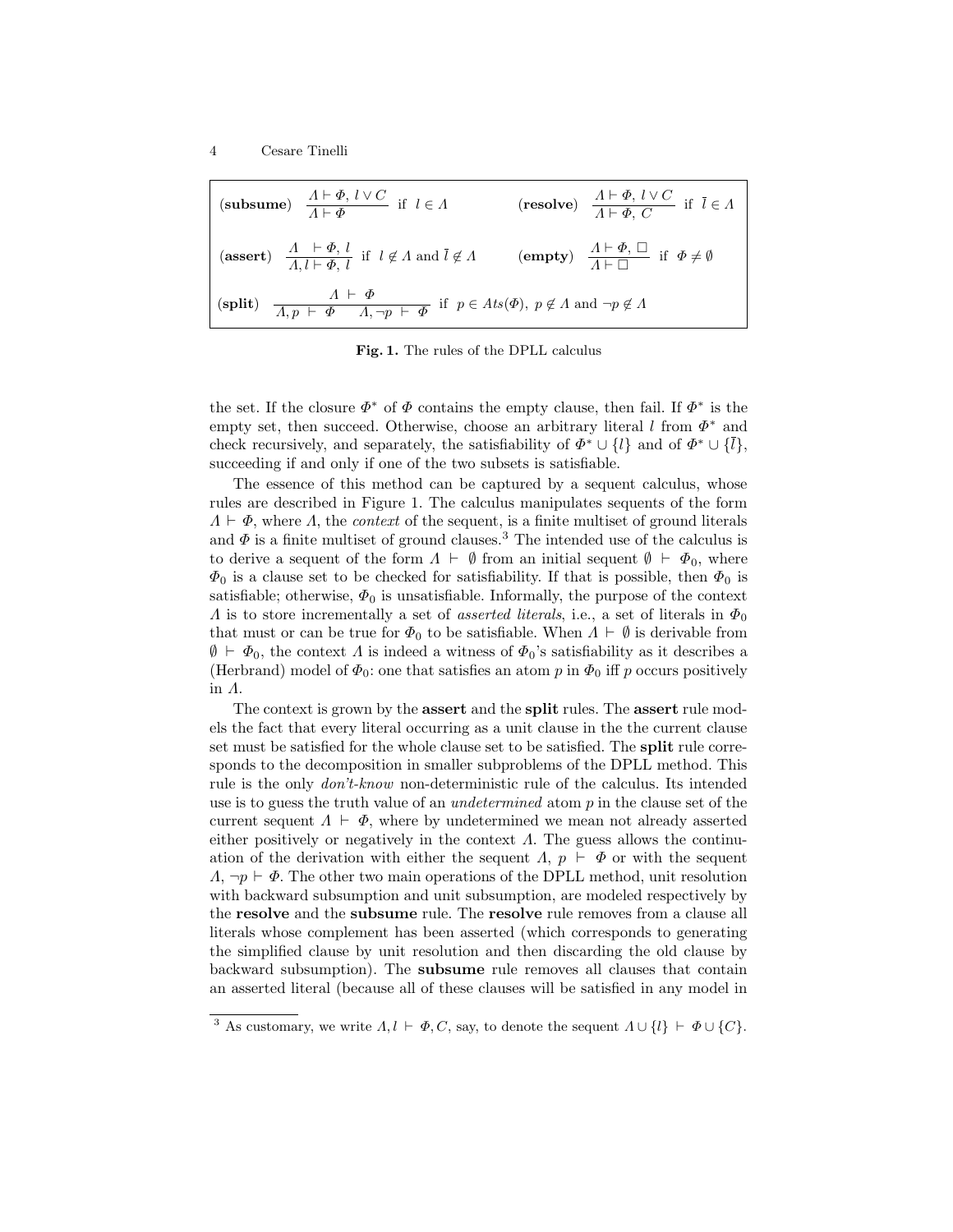which the asserted literal is true). The **empty** rule is in the calculus just for convenience and could be removed with no loss of completeness. It models the fact that a derivation can be terminated as soon as the empty clause  $(\square)$  is derived. Note that the assert rule as well could be removed without loss of completeness since it is really an optimization of the split rule. This optimization is crucial for practical purposes, if not theoretical ones. It is well known that in the DPLL method, unit propagation—achieved in our calculus through the combined use of assert, subsume and resolve—is possibly the single most important factor in the speed of DPLL-based systems [9, 13].

As it is the DPLL calculus is not strong enough for producing practical SAT solvers because, if implemented naively, it basically enumerates all possible Herbrand interpretations of the initial set of clauses. In retrospect, all implementations of the DPLL method can be seen as procedures for exploring systematically, but efficiently, the search space generated by this calculus. Modern implementations follow a number of optimization strategies in the way they perform unit propagation and interleave it with the guessing of undetermined literals. These strategies can be modeled at a more abstract level as derivation strategies for the DPLL calculus. The optimizations found in modern DPLL-based systems go well beyond the choice of the next derivation rule to apply. But these optimizations too can be modeled as (additional) search strategies for the calculus. For instance, a heuristics that chooses the next atom on which to split the search can be modeled in the calculus by adding a selection function to the split rule. Similarly, the way and the extent to which unit resolution is applied to any one clause can be modeled with the addition of a proper clause/literal selection function to the resolve rule. Finally, modern systems also have sophisticated ways of pruning the search space by intelligent backjumping (to previous decision points created by the split rule), and by learning lemmas from failed derivations (see later). All these techniques can be recast as search heuristics for the DPLL calculus. Perhaps more importantly, especially for the extension of the calculus described later, their correctness can be proved formally using established proof techniques from the automated deduction research.

In the following, we will give a sense of how various optimizations can be described in terms of the calculus. We will do that, however, not for DPLL itself but for a strictly more powerful extension of it that encapsulates decision procedures for certain first-order theories.

# 3 The DPLL $(\mathcal{T})$  Calculus

In this section we describe the  $DPLL(\mathcal{T})$  calculus, an extension of the calculus in the previous section obtained by replacing propositional satisfiability with ground satisfiability with respect to a first-order background theory  $\mathcal T$ . The calculus, which is parametric in the background theory  $\mathcal T$ , can be used to verify the satisfiability in  $\mathcal T$  of ground CNF formulas.

The extended calculus works again with ground sequents of the form  $\Lambda \vdash \Phi$ , where the literals in  $\Lambda$  and the clauses in  $\Phi$  are now over some fixed signature  $\Sigma$ .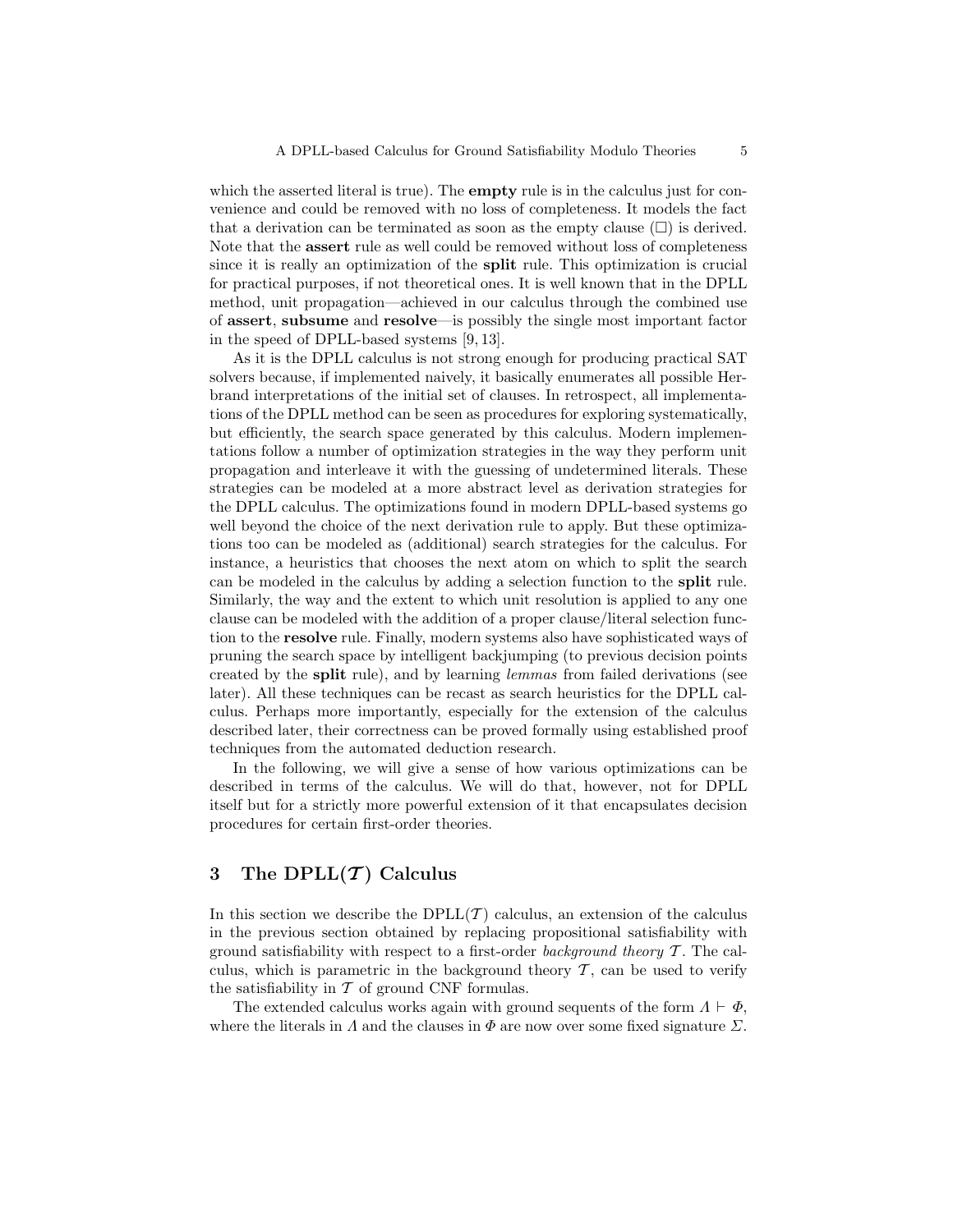| (subsume) $\frac{\Lambda \vdash \Phi, l \lor C}{\Lambda \vdash \Phi}$ if $\Lambda \models_{\mathcal{T}} l$ (resolve) $\frac{\Lambda \vdash \Phi, l \lor C}{\Lambda \vdash \Phi, C}$ if $\Lambda \models_{\mathcal{T}} \overline{l}$ |  |                                                                                                              |
|-------------------------------------------------------------------------------------------------------------------------------------------------------------------------------------------------------------------------------------|--|--------------------------------------------------------------------------------------------------------------|
| (assert) $\frac{\Lambda + \Phi, l}{\Lambda, l + \Phi, l}$ if $\frac{\Lambda \not\models_{\mathcal{I}} l}{\Lambda \not\models_{\mathcal{I}} l}$                                                                                      |  | $(\text{empty}) \quad \frac{\Lambda \vdash \Phi, \Box}{\Lambda \vdash \Box} \text{ if } \Phi \neq \emptyset$ |
| (split) $\frac{\Lambda + \Phi}{\Lambda, p + \Phi - \Lambda, \neg p + \Phi}$ if $p \in Ats(\Phi)$ and $\Lambda \not\models_{\mathcal{T}} p$ and $\Lambda \not\models_{\mathcal{T}} \neg p$                                           |  |                                                                                                              |

Fig. 2. The rules of the  $DPLL(\mathcal{T})$  calculus

Its rules, given in Figure 2, are exactly the same as in the DPLL calculus. The only difference lies in their side conditions. Whereas in DPLL these conditions involve membership of certain literals in the context  $\Lambda$  of the rule's premise, in  $DPLL(\mathcal{T})$  they involve entailment by  $\Lambda$  in  $\mathcal{T}$ . We point out that, in general, the tests in the side conditions of  $DPLL(\mathcal{T})$ 's rules may not be computable for a given theory T and signature  $\Sigma$ , which means that  $DPLL(\mathcal{T})$  does not always yield a decision procedure. For decidability purposes it is necessary, and sufficient, to assume that the satisfiability in  $\mathcal T$  of finite sets of ground  $\mathcal L$ -literals is decidable.

The  $DPLL(\mathcal{T})$  calculus includes the DPLL calculus as one of its instances: the one in which  $\mathcal T$  is empty and  $\Sigma$  is a set of propositional variables. To see that, it is enough to notice that in that instance the side conditions of the corresponding rules of DPLL and  $DPLL(\mathcal{T})$  become equivalent.

For the rest of the paper,  $\mathcal T$  will be a fixed background theory in which the satisfiability of finite sets of ground  $\Sigma$ -literals is decidable. We will implicitly assume the availability of a corresponding decision procedure for  $T$ . We will say that a sequent  $\Lambda \vdash \Phi$  is *satisfiable in* T iff the set  $\Lambda \cup \Phi$  is satisfiable in T.

We describe the salient properties of the  $DPLL(\mathcal{T})$  calculus in the following. For that, we need an appropriate notion of derivation and proof. As in other sequent calculi, derivations in  $DPLL(\mathcal{T})$  involve the construction of derivation trees.

**Definition 1.** A derivation tree (in  $DPLL(T)$ ) is a labeled tree each of whose nodes is labeled by a sequent and such that, for each non-leaf node  $N$ , the sequents labeling its successor(s) node(s) can be obtained by applying a rule of  $DPLL(\mathcal{T})$ to the sequent labeling N.

**Definition 2.** A branch in a derivation tree is  $(a)$  successful if its leaf is labeled by a sequent of the form  $\Lambda \vdash \emptyset$ , (b) failed if its leaf is labeled by a sequent of the form  $\Lambda \vdash \Box$ , and (c) incomplete otherwise.

We say that a derivation tree is a *derivation tree of*  $\Lambda \vdash \Phi$  iff its root is labeled by  $\Lambda \vdash \Phi$ ; we say that it is a proof tree of  $\Lambda \vdash \Phi$  iff the tree has either a successful branch or only failed branches. In the latter case, we call it a refutation tree. Derivation trees in  $DPLL(\mathcal{T})$  satisfy the following invariant.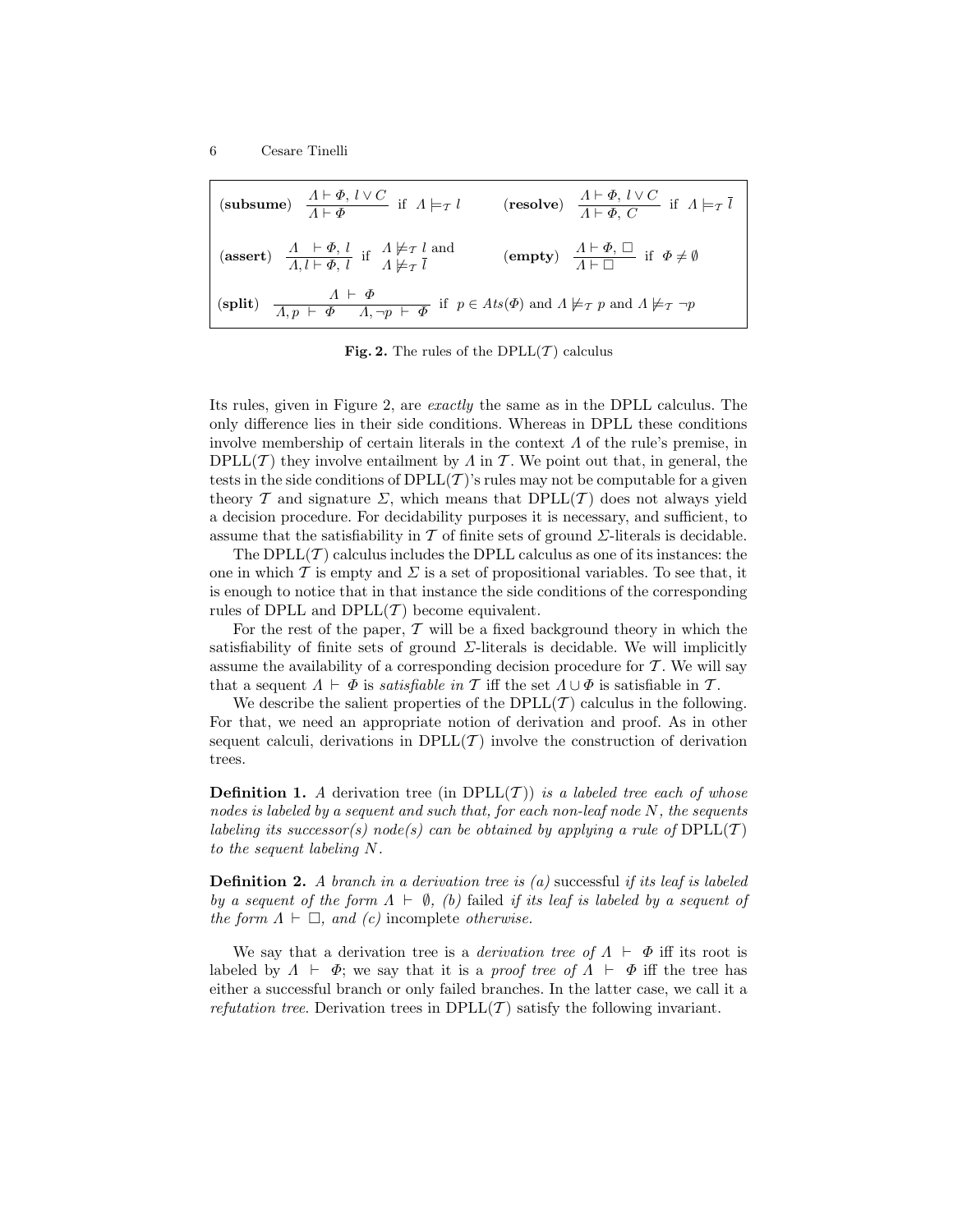**Lemma 3.** Let  $N, N'$  be two nodes in a derivation tree with respective labels  $\Lambda \vdash \Phi$ ,  $\Lambda' \vdash \Phi'$ . Whenever N' is a descendant of N the following holds:

- 1.  $\Lambda' \cup \Phi' \models_{\mathcal{T}} \Lambda \cup \Phi;$
- 2.  $\Lambda'$  is satisfiable in  $\mathcal T$  iff  $\Lambda$  is satisfiable in  $\mathcal T$ .

The DPLL $(\mathcal{T})$  calculus is easily proven terminating, in the sense that every sequent  $\Lambda \vdash \Phi$  has a (finite) proof tree in DPLL(T). Using termination and Lemma 3, we prove in [15] that it is also sound and complete.

**Proposition 4 (Soundness and Completeness).** A clause set  $\Phi$  is unsatisfiable in T iff the sequent  $\emptyset \vdash \Phi$  has a refutation tree in DPLL(T).

We also prove that  $DPLL(\mathcal{T})$  is confluent in the following sense.

**Proposition 5 (Confluence).** If  $\Phi$  is unsatisfiable in T, then every proof tree of  $\emptyset \vdash \Phi$  in DPLL(T) is a refutation tree.

Let us say that a derivation strategy for  $DPLL(\mathcal{T})$  is fair iff it produces a proof tree from every initial sequent  $\emptyset \vdash \Phi_0$ . Proposition 5 entails that any fair derivation strategy in  $DPLL(\mathcal{T})$  is complete.

As in the DPLL calculus, the final context of a successful branch in a derivation tree in DPLL(T) of a sequent  $\emptyset \vdash \Phi_0$  describes a "partial model" of  $\Phi_0$ . More precisely, and more generally, we have the following.

**Proposition 6.** Let  $\Lambda_0 \vdash \Phi_0$  be a sequent such that  $\Lambda_0$  is satisfiable in T and  $\Lambda_0$   $\vdash$   $\Phi_0$  has a derivation tree in DPLL(T) with a successful branch  $\Lambda_0$   $\vdash$  $\Phi_0, \ldots, \Lambda_n \vdash \emptyset$ . Let

 $\Lambda := \{p \mid p \in Ats(\Phi_0) \text{ and } \Lambda_n \models_{\mathcal{T}} p \} \cup \{\neg p \mid p \in Ats(\Phi_0) \text{ and } \Lambda_n \models_{\mathcal{T}} \neg p \}$ 

Then, (i)  $\Lambda$  is satisfiable in  $\mathcal T$  and (ii)  $\Lambda \models_{\mathcal T} \Phi_0$ , i.e., every model of  $\mathcal T$  that satisfies  $\Lambda$  is also a model of  $\Phi_0$ .

We call  $\Lambda$  above a *partial model* of  $\Phi_0$  because in general it may contain only a subset of the atoms in  $\Phi_0$ . When this is the case, nothing can be said without further computation about the truth value of the atoms in  $Ats(\Phi_0) \setminus Ats(\Lambda)$ . In particular, and contrarily to the DPLL calculus, one cannot always take the atoms not in  $\Lambda$  to be false. To do that more assumptions on the theory  $\mathcal T$  are needed. As we show in [15], a sufficient assumption is that the background theory  $\mathcal T$  is *convex* (see Definition 7 in the next section).

# 4 Strategies for  $DPLL(\mathcal{T})$

In spite of the simplicity of the DPLL method and its extension with decision procedures, one should be careful in assuming that the very same optimization that work for DPLL in the propositional case also work in the modulo theories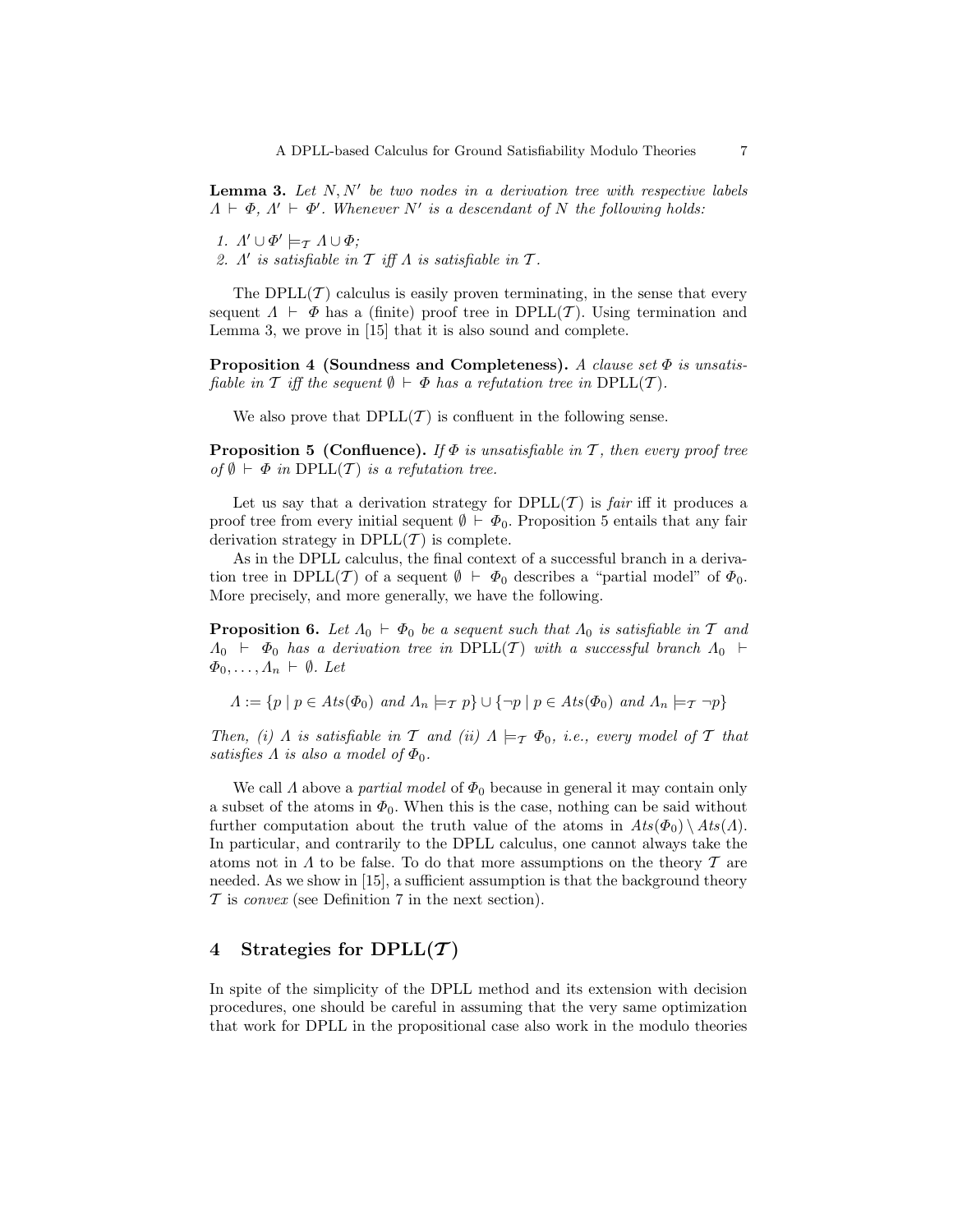### 8 Cesare Tinelli

case. Some optimizations simply become incorrect in the general case;<sup>4</sup> some others, although still correct, may lose their competitiveness with respect to other techniques. A survey of which of the optimization strategies used in current DPLL-based system remain correct or effective when applied to the  $DPLL(\mathcal{T})$ calculus is beyond the scope of this paper. In this section, we provide just a sample of them, concentrating on the changes they need to remain correct.

Literal Selection. The choice of the literal to which to apply the split rule is a critical one in DPLL-based systems. The SAT literature provides ample experimental evidence that on many problem classes a change in the literal selection strategy can improve (or degrade) performance by orders of magnitude.

Now, not all literal selection strategies from the SAT literature lift immediately to  $DPLL(\mathcal{T})$ . In general, the reason is that some of these strategies are based on specific properties of propositional logic. An example would be, in terms of our calculi, the property that a literal's truth value gets determined only after it or its complement has been added to the current context. This property holds in DPLL but not in  $DPLL(\mathcal{T})$  typically.<sup>5</sup> This means that strategies based on the number of (positive/negative) occurrences of a literal in the current clause set are not necessarily as effective as in the propositional case. When there is a background theory, this number is a much less accurate measure of the impact a literal can have in unit propagation: in extreme cases, a literal may occur only once but entail in the theory all the other literals in the set.

In the following we discuss a general strategy, specializable in a number of ways, that is just as effective in the general case as in the propositional one. The strategy is interesting also because its correctness for  $DPLL(\mathcal{T})$  is not immediate. As a matter of fact, the strategy is incorrect unless the theory  $\mathcal T$  is convex.

**Definition 7.** A theory  $T$  is convex iff for every set  $\Lambda$  of literals and every finite non-empty set P of positive literals,  $\Lambda \models_{\mathcal{T}} \bigvee_{p \in P} p$  iff  $\Lambda \models_{\mathcal{T}} p$  for some  $p \in P$ .

By well known results about Horn logic (see, e.g. [10]), one can show that the class of convex theories (properly) includes all Horn theories.

The general strategy we propose is motivated by the following result.

**Proposition 8.** Let  $\Lambda$  be a set of ground literals satisfiable in a convex theory  $\mathcal{T}$ , and let  $\Phi$  be a set of non-positive ground clauses. If  $\Lambda \not\models_{\mathcal{T}} p$  for all  $p \in Ats(\Phi)$ , then  $\Lambda \cup \Phi$  is satisfiable in  $\mathcal T$ .

Proposition 8 entails that for any fair derivation strategy in  $DPLL(\mathcal{T})$  with  $\mathcal T$  convex, one can restrict the application of the split rule to literals that occur in positive clauses in the current set. In fact, suppose a branch in the derivation tree of some initial sequent  $\emptyset \vdash \Phi_0$  contains a sequent  $\Lambda \vdash \Phi$  with no positive clauses and such that no atom p is entailed by  $\Lambda$  in T. By Lemma 3,  $\Lambda$  is clearly

<sup>4</sup> This is also recognized in [4], which discusses as an example the incompleteness of the "pure literal" rule in the modulo theories case.

<sup>&</sup>lt;sup>5</sup> Consider, for instance, the derivation trees in  $DPLL(\mathcal{T})$  of the sequent  $\emptyset$   $\vdash$  ${p(a), \neg q(a) \lor r(b)}$  where  $\mathcal{T} := {\forall x \ p(x) \Rightarrow q(x)}.$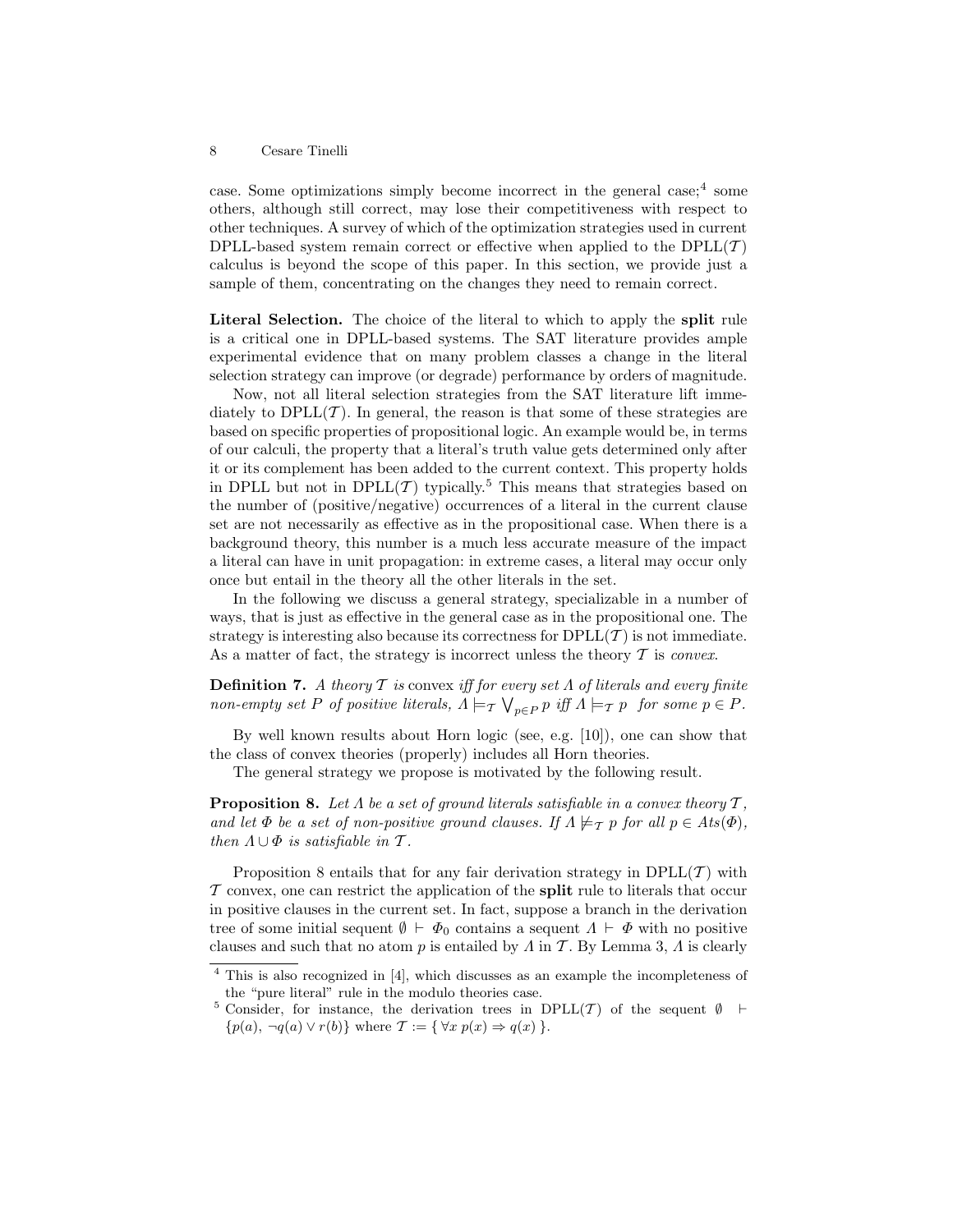satisfiable in T, which implies by Proposition 8 that  $\Lambda \cup \Phi$  is also satisfiable in T. But then, by Lemma 3 again,  $\emptyset \vdash \Phi_0$  is satisfiable in T. In practice this means that one can stop a derivation of  $\emptyset \vdash \Phi_0$  above as soon as a sequent like  $\Lambda \vdash \Phi$  is generated. This optimization applies with no loss of completeness to any literal selection strategy for the DPLL calculus—and is in fact applied, for instance, in the DPLL-based system described in [12]. In terms of the result above this is justified by the fact that the empty theory is trivially convex. But the optimization is not correct for arbitrary theories.<sup>6</sup>

Another consequence of the previous result concerns clauses with undetermined literals, that is, literals l in a sequent  $\Lambda \vdash \Phi$ , such that neither  $\Lambda \models_{\mathcal{I}} l$ nor  $\Lambda \models_{\mathcal{I}} \overline{l}$ . As long as a clause C has one undetermined negative literal  $\neg p$ in the current sequent of a derivation, it is not necessary to apply the resolve rule to the other literals of C. Delaying the application of **resolve** to C until  $\neg p$ becomes determined (if ever) causes no loss of completeness. In the worst case one ends up with a sequent  $\Lambda \vdash \Phi$  all of whose clauses have an undetermined negative literal. But then, as one can easily show by an application of Proposition 8, the sequent is guaranteed to be satisfiable in  $\mathcal T$ . In practice, one may want to try to further simplify a clause like  $C$  above anyway because that may lead to more unit propagation. See [15] for a more detailed discussion on this.

Lemma Generation. Modern SAT solvers exhibit a primitive but highly effective form of learning. When their sequence of split choices leads them to the generation of the empty clause, they perform some kind of conflict analysis on the failure and then generate a clause that records, in a sense, the decisive wrong choices. This clause is then used to avoid repeating those wrong choices later in the search. This sort of process can applied to the  $DPLL(\mathcal{T})$  calculus as well. Its logical underpinning is provided by the following result.

**Proposition 9.** Let **B** be a branch in a derivation tree of the sequent  $\emptyset \vdash \Phi_0$ and let  $\Lambda_m \vdash \Phi_m$  be the sequent labeling **B**'s leaf. If **B** is failed, then there is a subset S of  $\Lambda_m$  such that  $\Phi_0 \models_{\mathcal{T}} \bigvee_{l \in S} l$ .

The proposition implies that from the literals asserted along a failed branch of a derivation tree it is possible to generate a clause that is a logical consequence in  $\mathcal T$  of the initial clause set—hence the name *lemma*. One can use a lemma to refine the search for a successful derivation in implementations of the calculus by adding it to the current clause set as soon as it is discovered. Since the lemma is a consequence (in  $\mathcal{T}$ ) of the initial clause set, its addition preserves the satisfiability of the set. However, as in the case of DPLL solvers, together with a proper derivation strategy, the lemma's presence makes sure that certain portions of the search space leading to unsuccessful derivations are never explored.

We prove in [15] a stronger result of which the above proposition is an immediate corollary. This result shows that for any given failed branch B, the set S in Proposition 9, often called the *conflict set* in the SAT literature, can be

<sup>&</sup>lt;sup>6</sup> Consider for instance the non-convex theory  $\mathcal{T} := \{p \vee q\}$  and the T-unsatisfiable input set  $\{\neg p \lor \neg q, p \lor \neg q, \neg p \lor q\}.$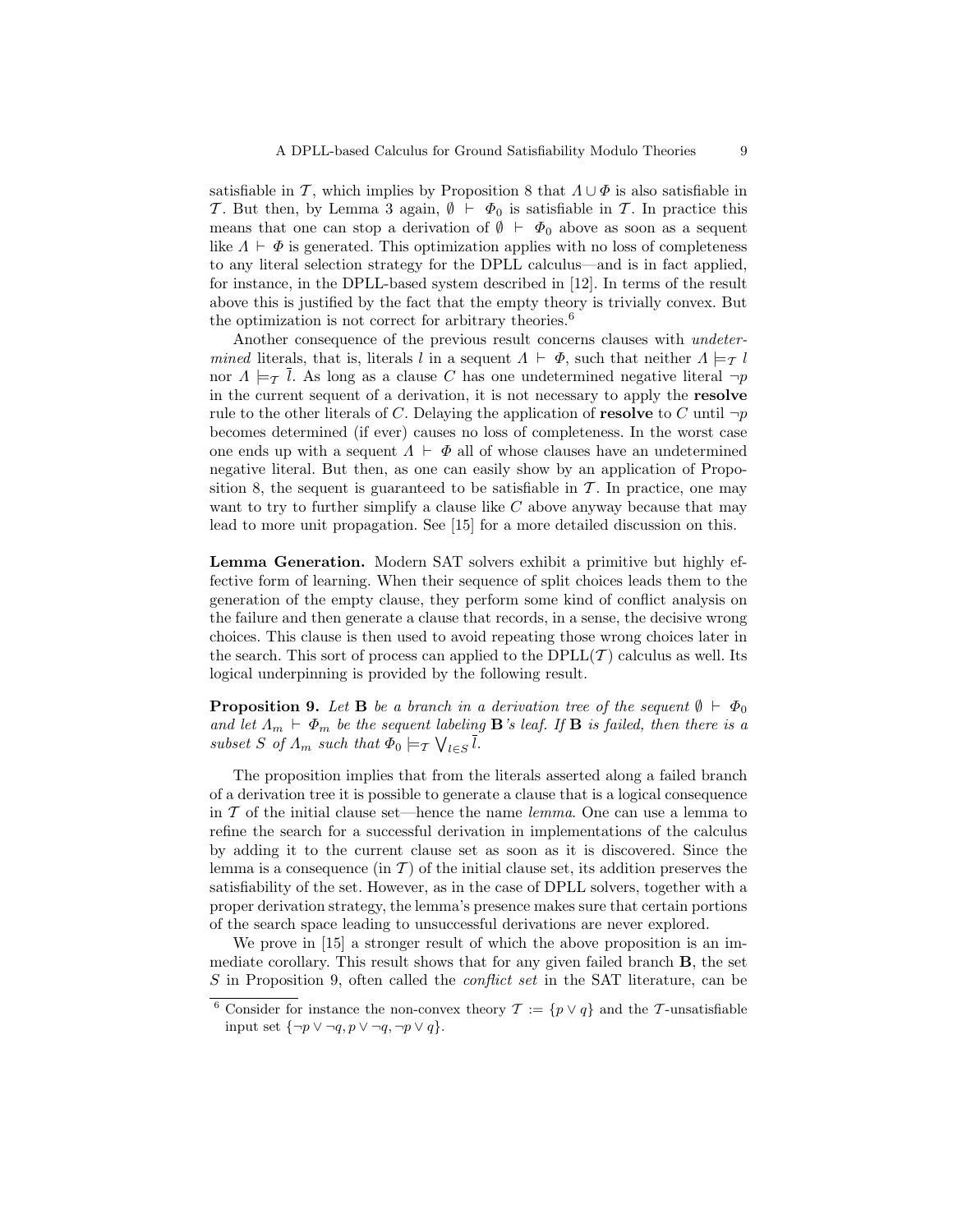always chosen so that it includes none of the literals asserted by the assert rule—we call such a set a *split conflict set induced by* **B**. Intuitively, the reason for this possibility is that the contribution of such literals to a failed branch can be always traced back to literals asserted previously by the split rule. This property is well-known in the SAT world and is exploited in all systems with lemma learning. These systems use techniques aimed not only at finding conflict sets like  $S$  above, but also at minimizing their size. The idea is that the smaller the conflict set, the less assertions it takes for the corresponding lemma to drive the search away from dead ends in the search space. The challenge in the  $DPLL(\mathcal{T})$  case is again that current conflict set discovery and minimization techniques are based on specific properties of propositional logic, and so they do not immediately lift to  $DPLL(\mathcal{T})$ . Now, there is a general, if naive, algorithm for producing minimal conflict sets from a failed branch in  $DPLL(\mathcal{T})$ : once a branch  $\emptyset_0 \vdash \Phi_0, \ldots, \Lambda_n \vdash \Box$  is generated by a system implementing the calculus,

- 1. collect in a set  $\Psi$  the clause in  $\Phi_0$  that has reduced to  $\square$  in the last sequent, plus all the clauses of  $\Phi_0$  that became unit at some point in the branch;
- 2. where  $S_n$  is the set of literals in  $\Lambda_n$  asserted by the **split** rule, consider every subset S of  $S_n$  and run the system recursively on  $S \vdash \Psi$ ;
- 3. return any minimal  $S$  among the above for which the system fails.

Considering all possible subsets of  $S_n$  above to discover and select conflict sets is clearly impractical because its worst-case time complexity is exponential in the size of  $S_n$ . We describe in [15] a greedy algorithm whose complexity is instead quadratic. The down-side of this algorithm is that it returns only one minimal conflict set per failed branch. Furthermore, although minimal, the returned set may not be optimal, in the sense of having the smallest cardinality among all minimal conflict sets induced by the branch. However, our initial experimental evidence seems to indicate that this is not a problem in practice because failed branches rarely generate more than one minimal conflict set.

Pruning. Additional optimizations in SAT solvers involve explicit pruning strategies, as opposed or in addition to the implicit pruning caused by lemmas. In systems that traverse the search space in a depth-first manner—basically all the DPLL-based systems we know of—this is often achieved as some form of non-chronological backtracking (aka, intelligent backjumping) that skips entire areas of the search space. In the context of  $DPLL(\mathcal{T})$ , a simple and complete heuristic for non-chronological backtracking is suggested by the following result.

**Proposition 10.** Let  $T$  be a derivation tree containing a node  $N$  with label  $\Lambda \vdash \Phi$  and successors  $N_1$  and  $N_2$  with respective labels  $\Lambda$ ,  $l \vdash \Phi$  and  $\Lambda$ ,  $\overline{l} \vdash \Phi$ . Suppose all branches of the subtree of  $\bf{T}$  rooted at  $N_1$  are failed. Let  $\Phi_f$  be the set of clauses in  $\Phi$  that reduce to the empty clause in one of those failed branches. If  $\Lambda$ ,  $\overline{l}$   $\vdash \Phi_f$  is unsatisfiable in T then  $\Lambda$ ,  $\overline{l}$   $\vdash \Phi$  is also unsatisfiable in T.

Operationally, this result should be interpreted as follows. If one has verified that the branches of one of the two subtrees of a "split node"  $\Lambda \vdash \Phi$  are all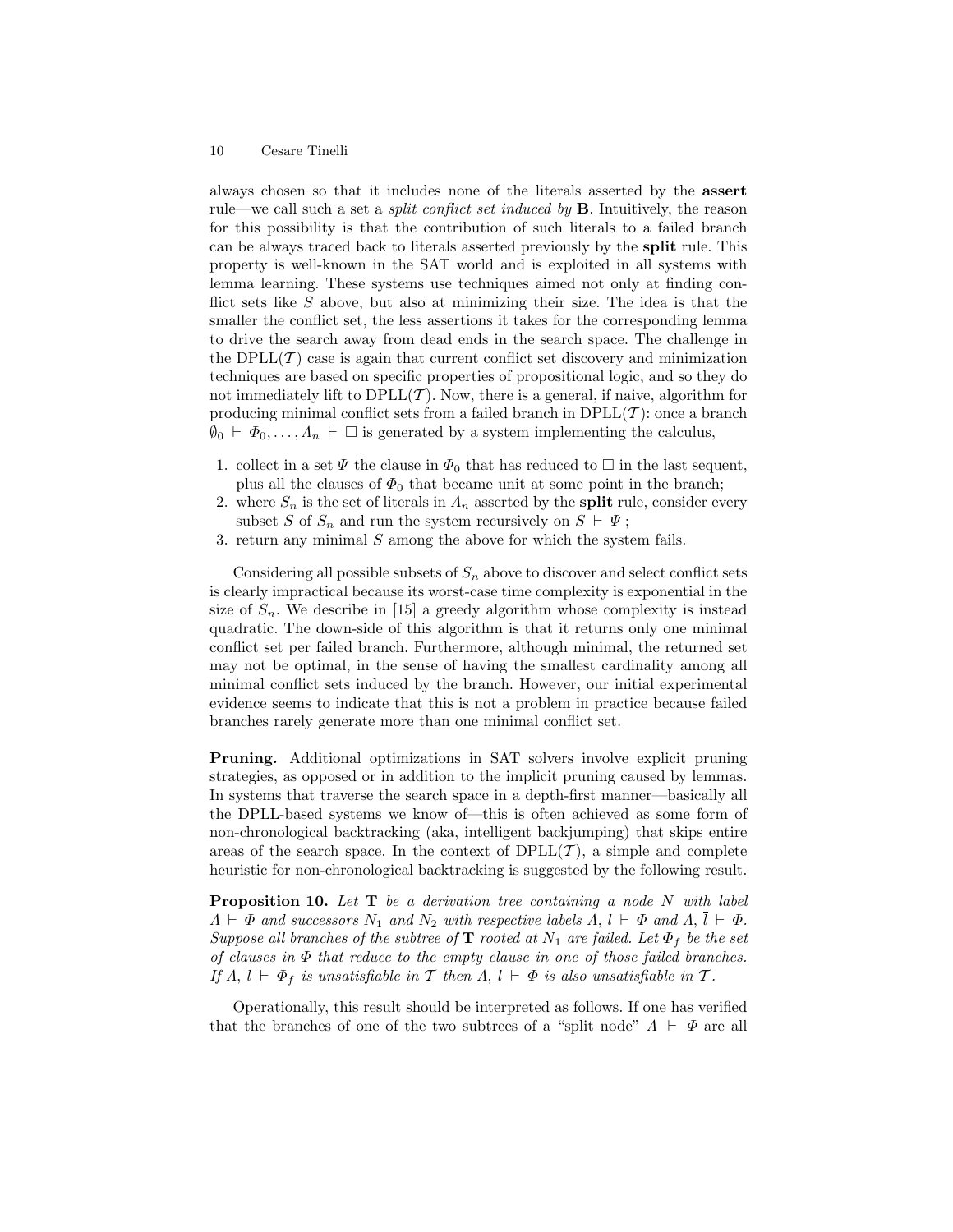failed, one can sometimes avoid exploring the other subtree altogether by doing the following. First build the set  $\Phi_f$  defined in the proposition and then verify separately the unsatisfiability of  $\Phi_f$  under the context  $\Lambda \cup \{l\}$  (by exploring the derivation tree of  $\Lambda$ ,  $\overline{l} \vdash \Phi_f$ . If  $\Lambda$ ,  $\overline{l} \vdash \Phi_f$  is unsatisfiable in T, do not bother exploring the subtree rooted at  $\Lambda$ ,  $\overline{l} \vdash \Phi$  because all of its branches are guaranteed to be failed. If the derivation tree of  $\Lambda$ ,  $\overline{l}$   $\vdash \Phi_f$  has a successful branch, nothing can be said in general on the satisfiability of  $\overline{\Lambda}$ ,  $\overline{l} \vdash \Phi$ , therefore do explore the subtree rooted at  $\Lambda$ ,  $\overline{l} \vdash \Phi$ .

In [15], we describe and prove complete a smarter, but also more expensive, pruning strategy that can be used in conjunction with lemma generation. To decide whether to prune or not, the strategy performs an analysis of the split conflict sets induced by each failed branch passing through a node like N in the proposition above. The analysis of the lemmas and the correctness of the strategy depend on the following general result.

**Proposition 11.** Let  $T$  be a derivation tree containing a node  $N$  with label  $\Lambda \vdash \Phi$  and successors  $N_1$  and  $N_2$  with respective labels  $\Lambda$ ,  $l \vdash \Phi$  and  $\Lambda$ ,  $l \vdash \Phi$ . Suppose that all branches  $B_1, \ldots, B_n$  of  $T$  that end in the subtree of  $T$  rooted at  $N_1$  are failed. For  $j \in \{1, \ldots, n\}$ , let  $S_j$  be a split conflict set induced by branch  $\mathbf{B}_i$ . If l does not occur in any of the  $S_j$ 's, then  $\Lambda \vdash \Phi$  is unsatisfiable in T.

## 5 Conclusion

We have presented  $DPLL(\mathcal{T})$ , a calculus based on the DPLL method that can be used to prove the satisfiability of ground formulas in theories with decidable ground consequences. The main attractiveness of this calculus is that it can incorporate, with proper changes, various types of optimization developed by the SAT community for the DPLL method. The calculus represents at least in principle an improvement over other approaches with the same goal because it allows a tighter integration of theory-specific satisfiability procedures into a DPLL-based engine. In fact, and differently from other approaches, in  $DPLL(\mathcal{T})$ the decision procedure is used for driving the engine's search at each derivation step, instead of just checking the viability of a possible solution after it has been computed by the engine.

An additional contribution of the work presented here is that it frames the problem of integrating decision procedures into the DPLL method in a declarative setting. The essence of the integration is captured by a simple calculus,  $DPLL(\mathcal{T})$ , that abstracts away control aspects and optimization issues. These aspects can then be better described as search strategies for the calculus. We believe that such an approach makes it easier to describe, compare, and prove correct present and future optimizations and variants of the method.

We are currently working on an implementation of a  $DPLL(\mathcal{T})$ -based system with the goal of verifying experimentally the extent of the calculus' strengths in practical applications.